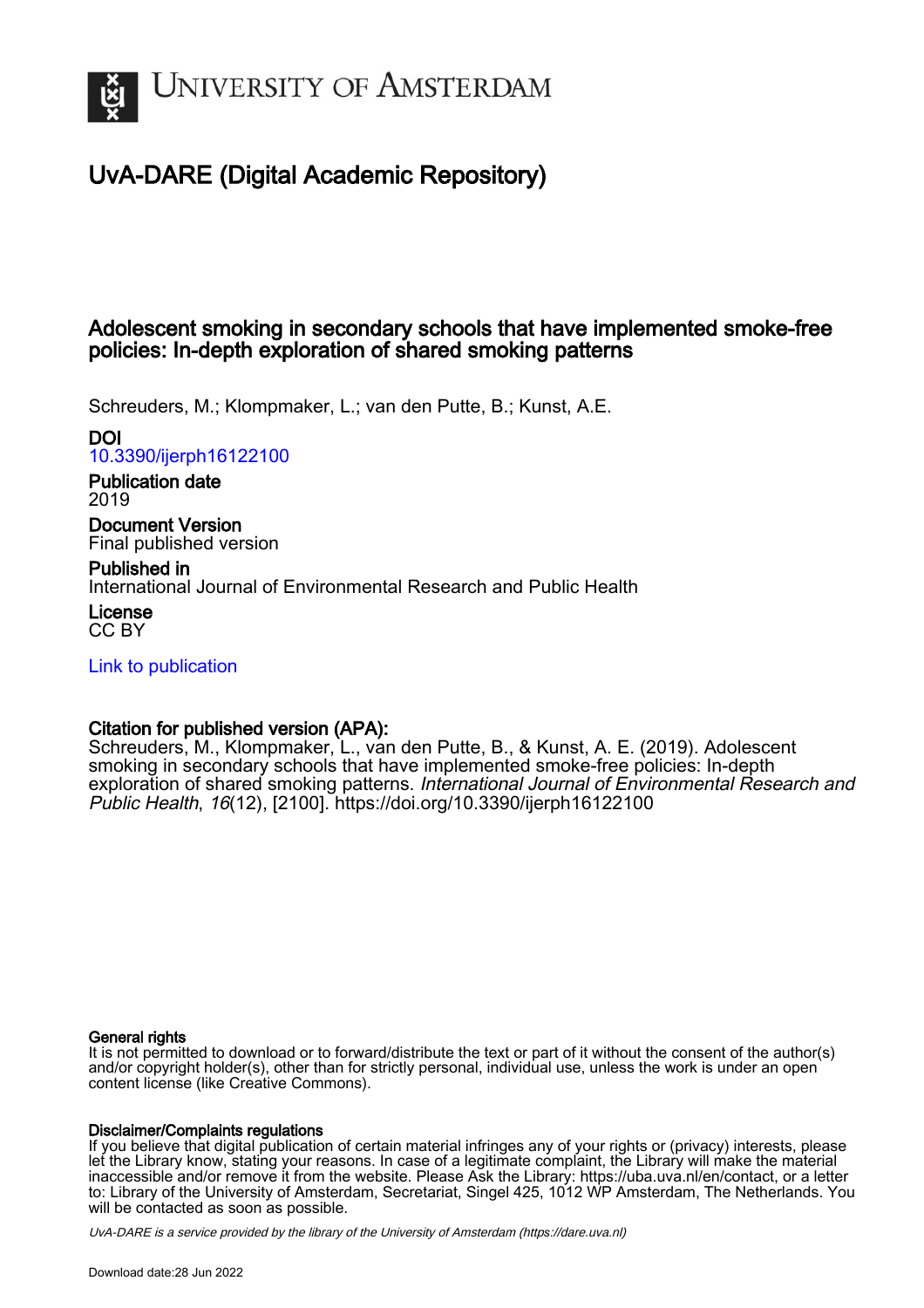

International Journal of *[Environmental Research](http://www.mdpi.com/journal/ijerph) and Public Health*



# **Adolescent Smoking in Secondary Schools that Have Implemented Smoke-Free Policies: In-Depth Exploration of Shared Smoking Patterns**

# **Michael Schreuders 1,\*, Loekie Klompmaker <sup>1</sup> [,](https://orcid.org/0000-0003-0327-4683) Bas van den Putte [2](https://orcid.org/0000-0002-3635-6880) and Anton E Kunst <sup>1</sup>**

- <sup>1</sup> Department of Public Health, Amsterdam Public Health Institute, Amsterdam UMC, University of Amsterdam, 1105 AZ Amsterdam, The Netherlands; L.Klompmaker@gmail.com (L.K.); A.Kunst@amc.nl (A.E.K.)
- <sup>2</sup> Faculty of Social and Behavioural Sciences, Department of Communication, University of Amsterdam, 1018 WV Amsterdam, The Netherlands; S.J.H.M.vandenPutte@uva.nl
- **\*** Correspondence: M.Schreuders@amc.nl

Received: 19 April 2019; Accepted: 12 June 2019; Published: 13 June 2019



**Abstract:** Large numbers of adolescents smoke during school hours, despite the implementation of smoke-free school policies (SFSPs). Studies about SFSPs predominantly analyse smoking as individual behaviour, yet there is increasing recognition that smoking should be understood as social behaviour. We explored shared smoking patterns specifying *where*, *when*, and *with whom*, and social meanings about *why* groups of adolescents smoke in two Dutch schools that have implemented SFSPs. Surveys among adolescents were held to obtain contextual information about the schools. Four focus group discussions and fourteen individual interviews were held with adolescents to identify shared smoking patterns in each school. Two shared patterns were identified at a school where 17% of students smoked daily: Dependent smoking and Rebellious smoking. Both built on pro-smoking norms and underscored the benefits of smoking. Three shared patterns were identified at a school where 3% of students smoked daily: Social bonding smoking, Low-profile smoking and Smoking-friendly event smoking. These built on anti-smoking norms and helped smokers cope with negative social judgements related to smoking. We conclude that adolescent smoking during school hours is embedded in diverse shared smoking patterns. Future studies should develop more understanding about how to deal with adolescents' shared smoking patterns that decrease the effectiveness of tobacco policies.

**Keywords:** Smoking; adolescents; smoke-free school policies; tobacco control; shared smoking patterns; social context

# **1. Introduction**

Policy makers in many European countries have adopted legislation that compels secondary schools to implement smoke-free school policies (SFSPs). The aim of SFSPs is to limit tobacco use by defining who is prohibited to smoke where and when, and prescribing what consequences will follow when rules are violated. Political support for SFSPs can be explained by evidence about the high proportion of smokers that have taken up smoking during adolescence [\[1\]](#page-11-0), the influence of the secondary school environment on adolescents' smoking uptake and continuation [\[2\]](#page-11-1) and the widespread support for smoke-free measures [\[3,](#page-11-2)[4\]](#page-11-3).

Contemporary studies assessing the impact of SFSPs on adolescent smoking behaviour present largely inconsistent results [\[5\]](#page-12-0). A key reason for this inconsistency could be that studies hardly take into account that schools involve "numerous, dynamic, highly interactive, learning and adaptive" individuals who "act in ways that are based on a combination of their knowledge, experience, feedback

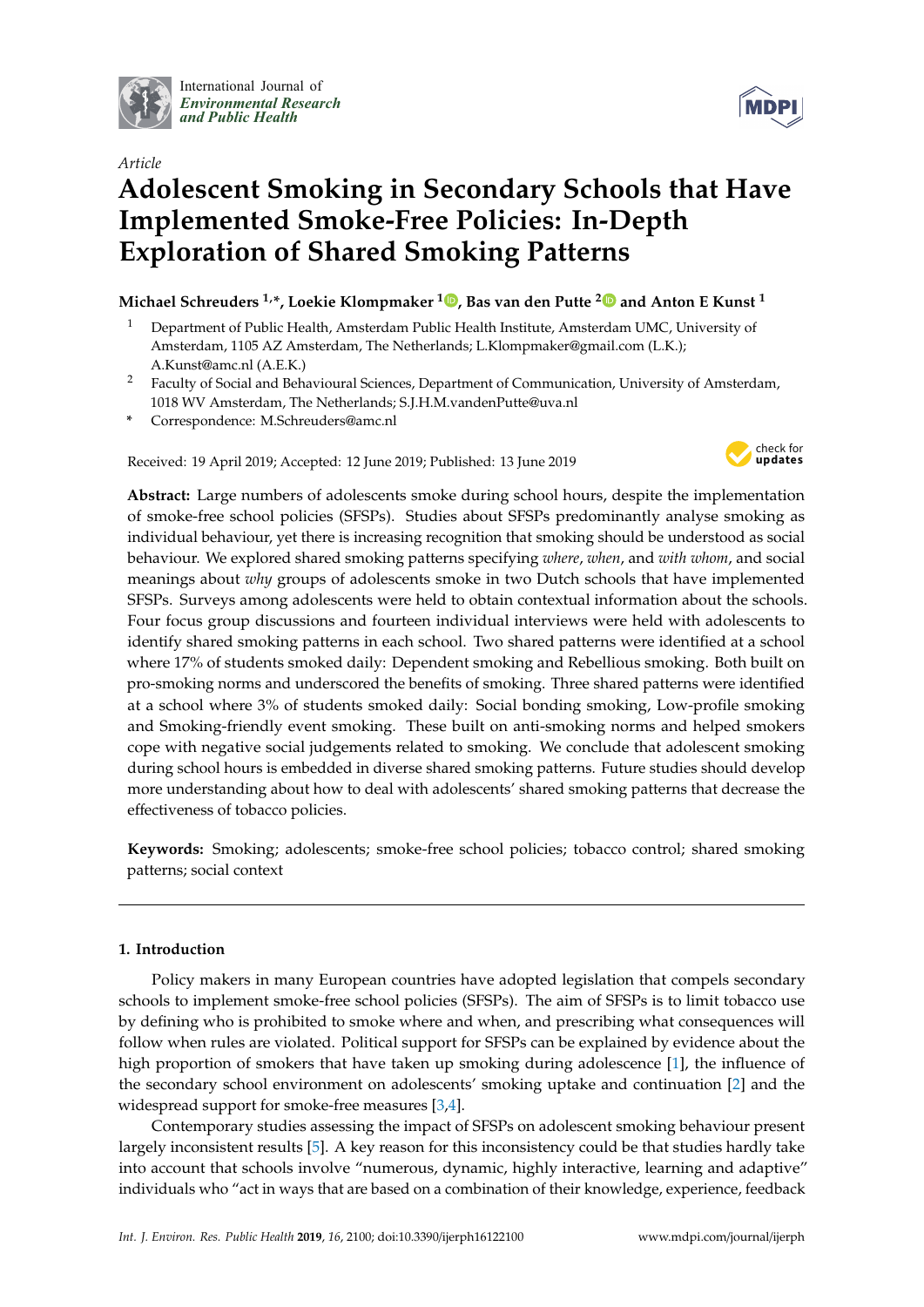from the environment, local values and formal system rules" [\[6\]](#page-12-1). This complex systems perspective on schools has two implications for understanding the impact of SFSPs. First, the implementation of SFSPs may elicit different responses among different adolescents. These different responses can, among others, be influenced by differences in school characteristics (e.g., levels of SFSP implementation and smoking prevalence) and individual characteristics (e.g., educational level and exposure to family smoking). Second, adolescents' responses to SFSPs may elicit subsequent responses among other adolescents. Schools involve multiple—not necessarily well-defined—groups of adolescents that may use (non-)smoking behaviours as a means to distinguish themselves from others. SFSPs thus likely have a different impact among schools and among groups of adolescents within the same school.

Building on these implications, a recently published literature review identifies adolescents' cognitive and behavioural responses to the implementation of SFSPs [\[7\]](#page-12-2). One key response is that SFSPs may reduce the pressure to conform to others' smoking behaviours. This response parallels the commonly held view that smoke-free environments denormalise the use of tobacco: starting and continuing smoking is not cool anymore [\[8\]](#page-12-3), but rather, it is a deviation from the societal norm to abstain from smoking [\[9,](#page-12-4)[10\]](#page-12-5). However, SFSPs may concurrently lead to the development of social meanings that increase some adolescents' experience of pressure to smoke [\[7\]](#page-12-2). These pro-smoking social meanings denote the positive social expectations and social significance that some adolescents attach to smoking, and that may consequently lead them to initiate and perpetuate smoking [\[11,](#page-12-6)[12\]](#page-12-7). Two empirical studies showed that some adolescents see smoking as a means to rebel against the school rules on smoking [\[13,](#page-12-8)[14\]](#page-12-9).

The pro-smoking social meanings in schools that have implemented SFSPs can best be understood by analysing smoking not as an individual behaviour, but instead as an element in adolescents' "shared way of relating and acting in a given environment" [\[15\]](#page-12-10). Adolescent smokers within a single school likely belong to a group that manifests a shared way of relating and acting during school hours; groups of smoking adolescents may distinguish themselves from other smoking groups by following different, what we will call, "shared smoking patterns" that specify *where*, *when*, and *with whom*, and social meanings about *why* they smoke during school hours. These shared smoking patterns may contribute to adolescents smoking persisting during school hours by allowing smokers to collectively adapt their smoking to deal with stronger SFSPs and by attracting non-smokers to follow similar patterns. [\[11](#page-12-6)[,12\]](#page-12-7).

To our knowledge, no scientific literature exists that has studied adolescents' shared smoking patterns in schools that have implemented SFSPs. Studies on SFSPs build predominantly on social psychological theories, and consequently, focus on individual-level responses, and not so often on social-level responses [\[7\]](#page-12-2). Scholars, however, increasingly argue that understanding social-level responses to tobacco control policies is key for further reducing adolescent smoking, particularly among those with a lower socio-economic status [\[16\]](#page-12-11)—that is, adolescents who come from backgrounds that benefitted the least from contemporary tobacco control measures [\[17\]](#page-12-12). We therefore performed this small-scale cross-sectional study at one low-level school (i.e., vocational) and one mid-level school (i.e., theoretical) in the Netherlands, aiming to explore whether adolescents show shared smoking patterns during school hours in secondary schools that have implemented SFSPs and, if so, what are the shared smoking patterns in these two schools.

#### **2. Materials and Methods**

This study is part of the European SILNE-R project (2015–2018) that aims to develop insights for enhancing the impact of common tobacco control measures on youth smoking (http://[silne-r.ensp.org](http://silne-r.ensp.org/)/). We used survey and focus group discussion data that was collected during the school year 2016–2017 for the SILNE-R project, from 3rd and 4th grade students (i.e., predominantly 14–17 years of age in Dutch educational system) at two secondary schools in Amersfoort. After an initial analysis quickly following SILNE-R data collection, we performed additional interviews with students at these schools during the same school year. We also used staff interview data that was collected in the same period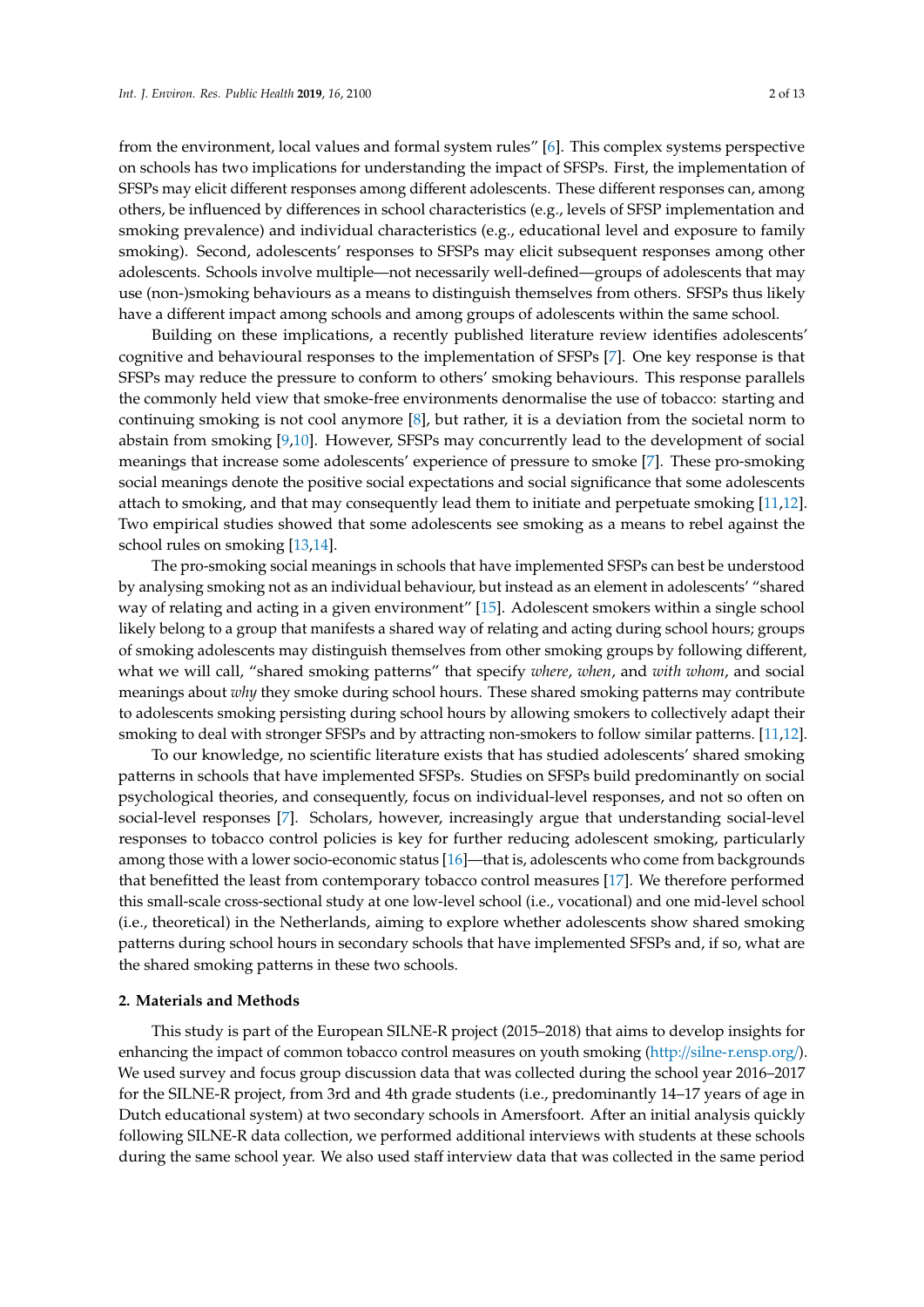for the SILNE-R project to get an overview of each school's SFSP. This did not involve a substantive analysis, and therefore, will not be discussed separately.

The low-level school was called "Highsmoke" and the mid-level school was called "Lowsmoke", based on their relatively high and low smoking prevalence (see Results). The schools were located only 500 m apart and had prohibited smoking on the school premises for at least three years at the time of data collection. Legislation prohibiting any smoking at the school premises comes only into effect by 2020, yet many schools have voluntarily implemented some form of prohibition.

#### *2.1. Survey*

The SILNE-R survey was used to provide contextual information about the gender distribution, weekly smoking prevalence, and proportion of adolescents exposed to family smoking per school. Information about the procedure is reported elsewhere [\[18\]](#page-12-13).

#### *2.2. Focus Group Discussions*

The SILNE-R focus group discussions (FGD) transcripts were used to identify the shared smoking patterns at each of the schools. Twenty-two students aged 14–17 participated in two single-gender FGD per school. Single-gender groups were chosen because the reasons for and experiences of smoking may vastly differ between genders [\[19\]](#page-12-14). Recruitment of adolescents was done in close collaboration with teachers. Adolescents were purposefully sampled and eligible for recruitment if they were either smokers or if teachers considered them to be susceptible to starting smoking (e.g., smoking parents or friends).

The FGD followed a semi-structured guide. The FGD were held in February and March 2017, lasted 45–60 min, and took place in a private and quiet room in the school during the school hours. All FGD were facilitated by a male PhD-candidate (lead facilitator and first author of this paper) and a female PhD-candidate (supportive role), whom both had training in qualitative data collection and analysis. Participants received no reimbursement for participation.

The facilitator explained the purpose of the FGD and adolescents' rights as confidential participants in scientific research, and asked them for their written consent and approval for voice-recording the FGD. The FGD explored a multitude of topics that were mostly beyond the scope of this study on shared smoking patterns. In our analysis below, we concentrate on discussions among adolescents about their perceptions of smoking during school hours and smoke-free school policies.

#### *2.3. Analysis of FGD Transcripts*

The FGD were voice-recorded and transcribed verbatim. MaxQDA12 (VERBI GmbH, Berlin, Germany) was used for electronically sorting the data and the coding.

We applied a framework analysis [\[20\]](#page-12-15). The coding framework built on the expectation that groups of adolescents will show similar patterns in *where*, *when*, *with whom* and *why* adolescents do or do not smoke during school hours. After thoroughly reading the FGD transcripts, the first author started the analysis by coding any part of the text that helped to develop a view of adolescent smoking during school hours. Then, a subsequent analysis to find themes within these coded texts resulted in initial patterns explaining where, when, with whom and why groups of adolescents do or do not smoke during school hours. A pattern meant there was a certain way of smoking (i.e., at the same place(s) and time(s), with the same adolescents and for the same reason(s)) that was recognized by and shared among multiple adolescents within a school, and that could be distinguished from other ways of smoking. Most codes that came up during the FGD analysis involved the smoking of students near the school area. We chose to further explore the patterns in adolescents' smoking near the school area by performing additional interviews. Interviews were preferred, as these allowed us to delve more deeply in adolescents' personal accounts of the shared smoking patterns.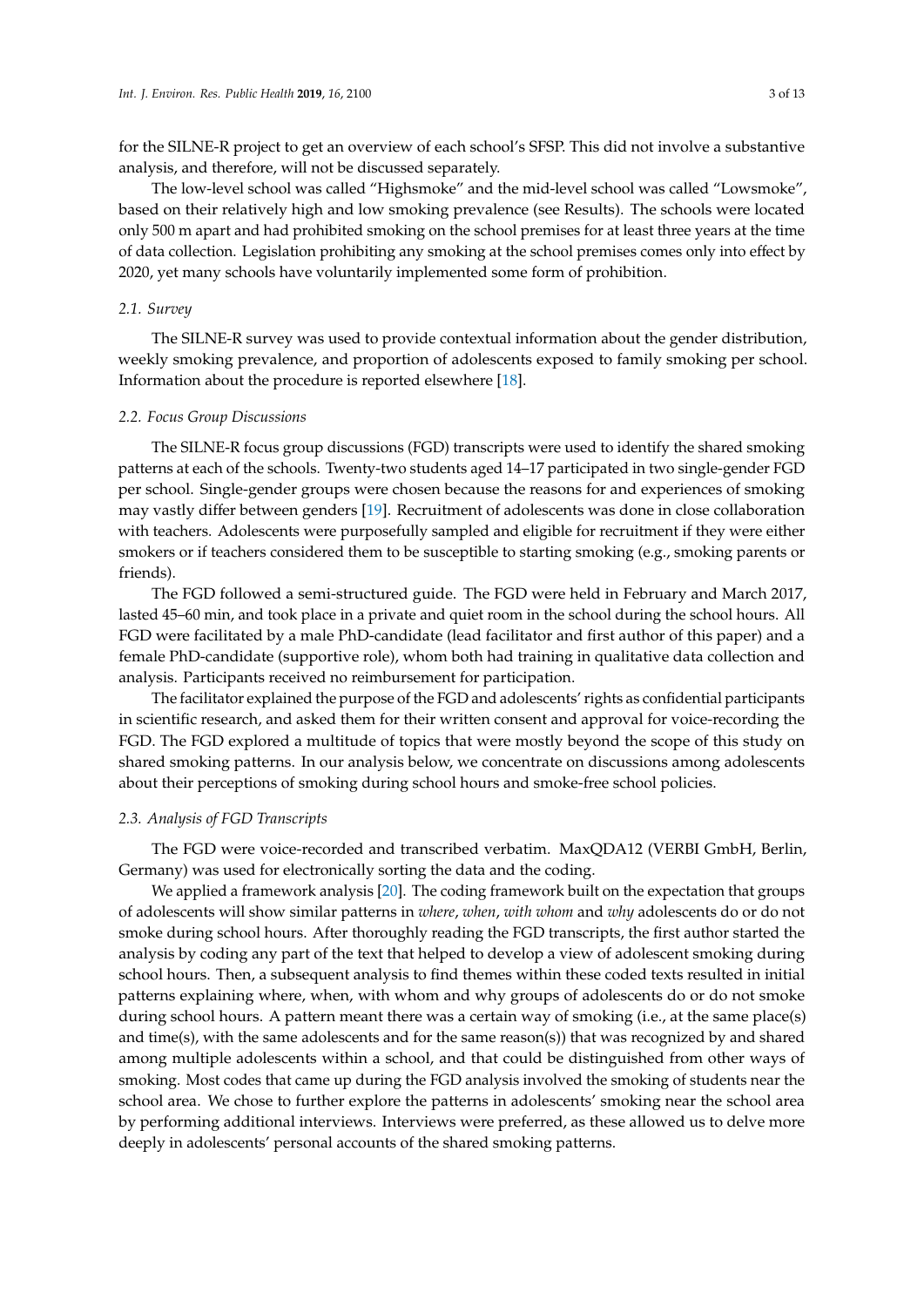#### *2.4. Interviews*

The analysis of FGD provided us insights about *where* smoking during the school hours occurs and the first author went to the schools to observe if these were indeed the main locations where adolescents smoke. The first and second authors later purposefully went to these different locations during the school hours to recruit adolescent smokers for participation in the interviews.

Fourteen students aged 15–18 participated in individual interviews. The second author (female) performed all interviews as part of her training in qualitative research methods; these interviews were repeatedly discussed with the first and last authors. Heterogeneity of participants was realized by aiming to include an equal number of boys and girls, resulting in four girls and three boys per school. Three participants had also participated in the FGD.

The interviews followed a semi-structured interview guide to probe further on where, when, with whom and why the interviewee did or did not smoke during school hours. Earlier acquired insights from the FGD were used for probing. The interviews were held in April and May 2017, lasted about 30 min and took place in a private and quiet room in or near the school. All interviewees received €10 for participation because the interviews did not take place during school hours.

The second author performed the interviews. She first explained the purpose of the interview and adolescents' rights as confidential participants in scientific research, and asked them for their written consent and approval for voice-recording the interview. The interview started by asking adolescents about the smoking rules that apply at their school. The interview was then navigated to adolescents' own experiences with smoking and where they smoke during school hours. Talking about where they smoke was a good starting point to explore when, with whom and why they smoke at these places during school hours. The interviewer concurrently probed the adolescent smokers to elaborate upon where, when, with whom and why they do not smoke during school hours, as this contrasting assisted adolescents in providing in-depth insights into what distinguishes the different shared smoking patterns within school.

#### *2.5. Analysis of Interview Transcripts*

The interviews were voice-recorded and transcribed verbatim. MaxQDA12 was used for electronically sorting the data and the coding.

The analysis of the interviews built further on what was found during the analysis of FGD and hence focused on enriching and triangulating the patterns explaining where, when, with whom and why groups of adolescents do or do not smoke during school hours. The first and second author read all transcripts. The first and second author coded the transcripts and met several times to discuss and find consensus. Meetings with the other authors were held for discussing the coding. All authors agreed with the shared smoking patterns presented in the Results section.

# *2.6. Ethics*

The issue of ethics was discussed with the schools, and together, we agreed on a protocol, including the informing of parents. The protocol was sent to the Amsterdam Medical Centre Medical Ethics Review Committee, which concluded that the Medical Research Involving Human Subjects act does not apply to this study and that therefore further approval was not required. All participants were informed about the study, their right of participants in scientific research and asked for written approval.

#### **3. Results**

The results for Highsmoke (H) and Lowsmoke (L) are presented separately. The codes related to the quotes below refer to the participants. The first letter refers to their school (H or L). The second letter refers to male (M) or female (F). The third character is D if it was said in a FGD or a number if it was said in an interview.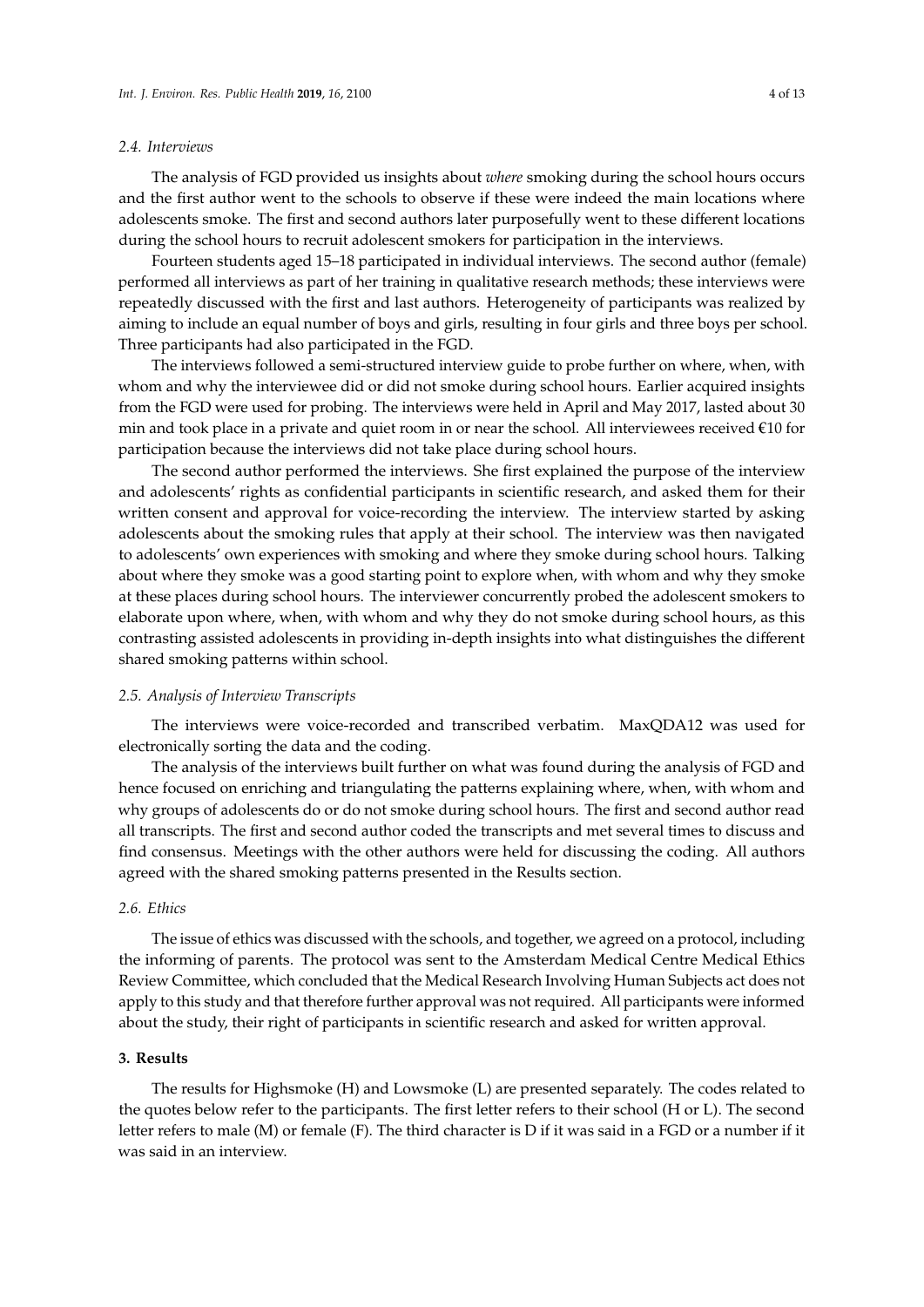#### *3.1. Highsmoke*

Highsmoke was a vocational school with 250 adolescents. Adolescents did not attend school five days a week, but had a work placement for up to four days per week. The survey showed that 49% of 3rd and 4th graders had ever smoked and that 17% smoked daily. Also, 46% were girls and 50% were exposed to at least one smoking parent.

Highsmoke prohibited smoking in the school buildings and on the premises. However, adolescents were allowed to smoke in a designated smoking area outside the premises, but that was accessible only via the premises and located adjacent to the area where non-smokers spend their breaks. Non-smokers could stand on the school premises near to the smokers. Some areas outside the school premises were also used for smoking, which provided some basic facilities, including shelter and a bench. Highsmoke allowed adolescents from the 4th grade onwards to smoke. Highsmoke actively prevented the school timetables from having free-hours in between lessons. This technically meant that smoking was limited to 4th graders onwards and during breaks.

Adolescents at Highsmoke perceived smoking as normal behaviour; smokers easily admitted their nicotine addiction, did not feel ashamed to smoke alone or in the full sight of others, and did not feel judged for smoking by others. We identified two shared smoking patterns that underscored the benefits of smoking during school hours: Dependent smoking and Rebellious smoking.

3.1.1. Dependent Smoking

- Where: official smoking area;
- When: every school break;
- With whom: anyone who wants to smoke or stand near a smoker;
- Why (social meaning): deal with stress and need for nicotine.

The majority of smokers smoked during school breaks at the school's official smoking area. School breaks were seen as an opportunity to consume the necessary amount of nicotine to get through the upcoming hours, as there were no other opportunities to smoke.

Moderator: "How much do you smoke during a break?"

Girl1: "Two".

Girl2: "Me too".

Moderator: "So what if you'd smoke only one?".

Girl1: "Then I go crazy  $(\dots)$  can't sit still, no more concentration and can only think of that [smoking]" (HFD).

Boys and girls smoked together in an indistinct group that also included non-smokers. They stood either alone, with their friends or with anyone who is having a smoke. Smoking during school hours was widely accepted; most adolescents did not judge smokers as those against smoking were clearly framed as the minority.

"I don't think so because there are many smokers  $(\ldots)$  The only ones who really are against smokers are those 'real anti-smokers'" (HF1).

The widespread acceptance of smoking related to adolescents' perceptions that everyone could be a smoker and that there are sensible external reasons that could cause someone to start smoking and so become nicotine dependent.

Boy1: "When I joined this school I noticed right away that there is a lot of smoking".

Boy2: "I think about a quarter of the school".

Boy1: "Maybe even half".

Boy3: "Even those individuals you don't expect".

Boy1: "Yes, these correct types." (HMD).

One reason they gave for starting smoking was that it reduces stress. This stress was oftentimes associated to the school setting or the home environment. Another reason was group pressure.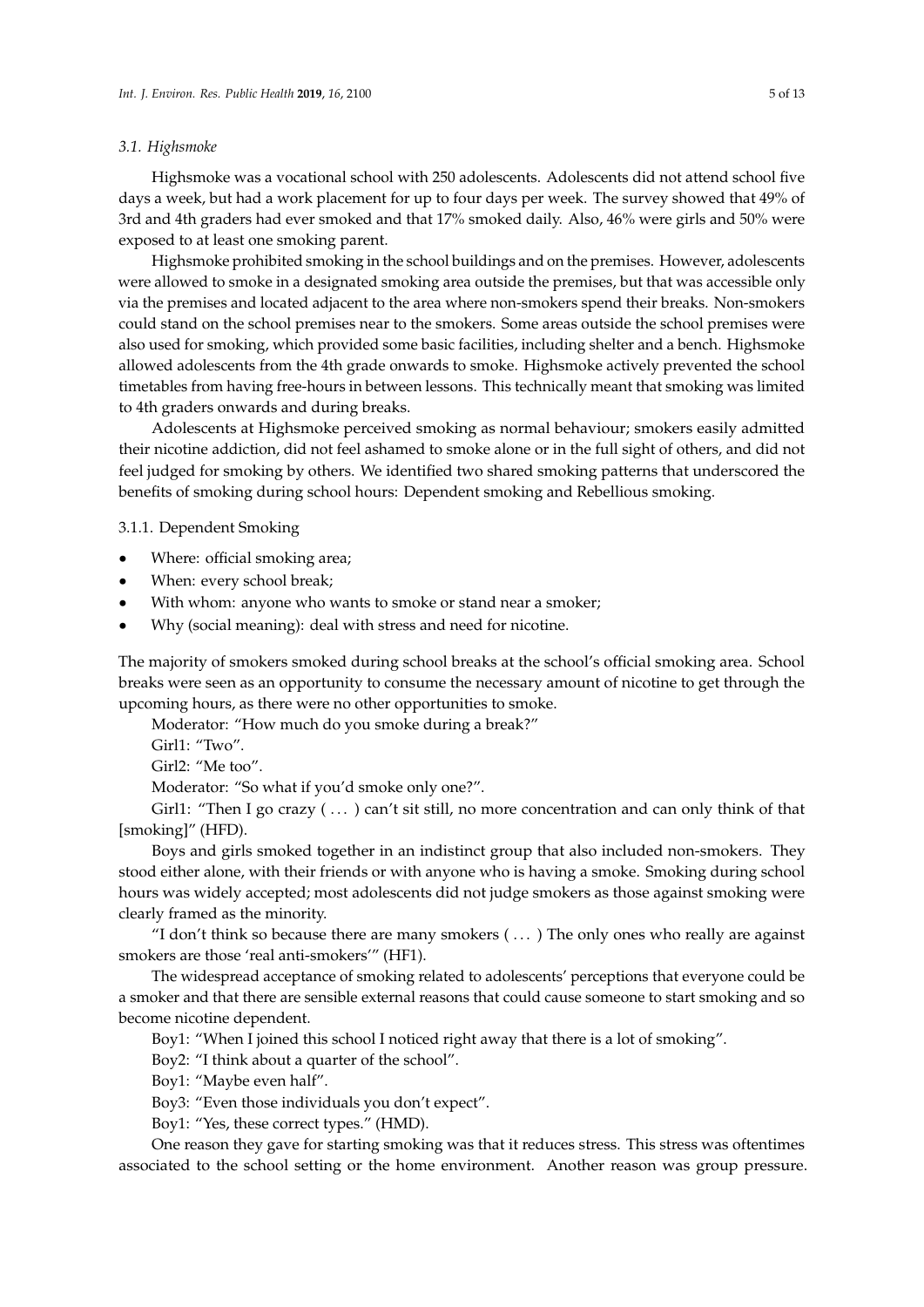The group pressure at school was quite strong, as some adolescents stated that they need to actively prevent themselves from giving in to this group pressure.

"I protect myself by not standing there [near smokers]  $(\ldots)$  I'm afraid that they will ask me [to smoke] and I'm not the type of person that easily says no" (HMD).

The decision to start smoking was nevertheless generally seen as an individual choice because someone always has the option to say no. Both smokers and non-smokers therefore argued that adolescents who *need* to smoke during school hours should not be withheld from the opportunity to smoke a cigarette.

Girl1: "It is their own life and if they want to smoke because they really need it, then it should be possible" (HFD).

3.1.2. Rebellious Smoking

- Where: outside the school premises;
- When: every school break;
- With whom: single-gender friend groups;
- Why (social meaning): expresses toughness.

A minority of smokers smoked during school breaks at locations just outside the school premises, predominantly behind a bus station with an adjacent bench. These adolescents smoked in single-gender friend groups that consisted only of smokers. They smoked outside the premises because it allowed them to meet with adolescents from other schools and it gave them privacy from teachers' supervision.

"People from other schools come to us, but they're not allowed to enter the school premises, so we stand there [behind a bus station]" (HF2).

Boys who smoked near the bus station described the girls smoking there as "feeling unashamed" and "standing with their legs far apart [non-feminine]" (HM1) and framed smokers outside the premises as "tougher" than the others. They underscored this toughness by talking about their minor violations of the smoking rules that teachers did not sanction.

"Rules exist to be broken ( . . . ) I light a cigarette and when the bell rings and I'm not finished yet, then I walk over the [smoke-free] school premises with my cigarette" (HM1).

Other adolescents, including those who smoked only in the official smoking area, judged harshly about the boys and girls smoking outside the school premises. Individuals were described as offensive and it was generally believed that they try to "act tough in front of teachers" (HF3).

Boy1: "Simply these unmannered children".

Boy2: "Those of the street".

Boy3: "Scum".

Boy2: "Yes, street scum" (HMD).

These perceptions made most smokers decide not to smoke outside the school premises, reasoning that these smokers are different and do not want to be associated with them.

"No, I don't smoke there. There's always these people. The tougher people" (HF4).

### *3.2. Lowsmoke*

Lowsmoke was a school with 750 adolescents that provided full-time mid-level education. The survey showed that 29% of 3rd and 4th graders ever smoked and 3% smoked daily. Also, 52% were girls and 27% were exposed to at least one smoking parent.

Lowsmoke prohibited smoking in the school buildings and on its premises. The only area where adolescents were allowed to smoke was just outside the entrance, which everyone referred to as *the gate*. Smokers were only allowed to smoke at this area because Lowsmoke did not want smoking to be comfortable; there was no bench to sit or roof to shelter for rain. There was a parking lot between *the gate* and the school premises, physically separating smokers from non-smokers. Lowsmoke only allowed the 3rd and 4th graders to leave school premises during school hours, including free time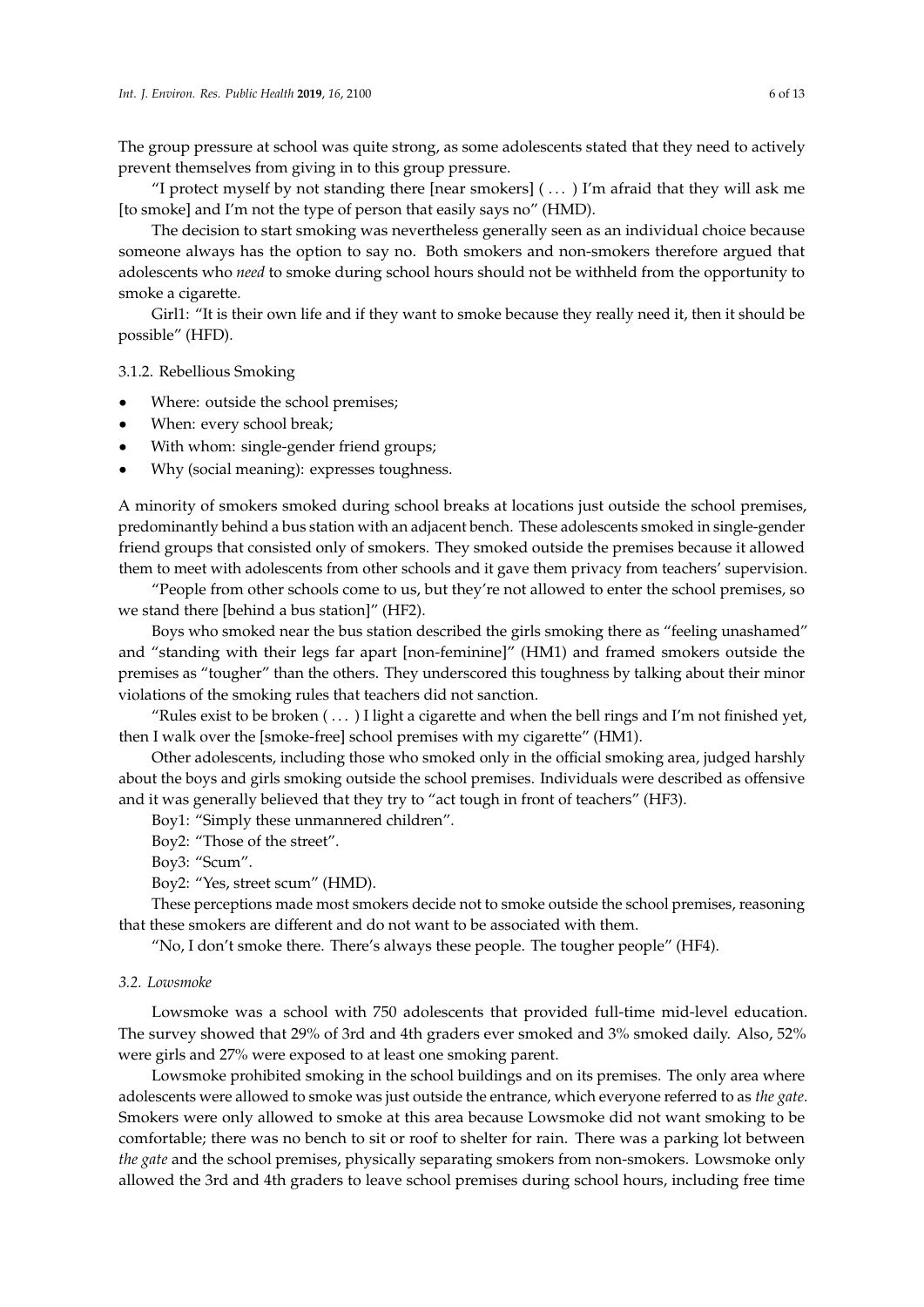between teaching hours that occurred due to gaps in adolescents' timetables. This technically meant that only 3rd graders onwards were allowed to smoke during breaks and free-hours.

Adolescents at Lowsmoke perceived smoking as a norm-breaking behaviour; smokers did not feel completely comfortable smoking, and felt judged by others. We identified three shared smoking patterns that helped smokers cope with the negative judgements associated with smoking during school hours: Social bonding smoking, Low-profile smoking and Smoking-friendly event smoking.

3.2.1. Social Bonding Smoking

- Where: just outside the school premises;
- When: every school break;
- With whom: daily smoking boys who isolate themselves as a group from non-smokers;
- Why (social meaning): daily smoking is an indispensable part of their membership to a group that creates a smoking-tolerant environment.

A group of boys smoked at the gate during all school breaks. These boys were slightly older than other adolescents and explicitly positioned their group as separate from the rest; "[we] do not really engage with anyone else at school" and "absolutely do not care about what others think [of us]" (LMD). This group was difficult to join for outsiders, non-smokers in particular.

"Since a few years we have a group of friends that spend the school breaks together. A few months ago he [another student] suddenly joined us and now stands with us every time. He thinks he is part of us, but he never smokes. We all say to him 'why are you standing here, you don't even smoke?'. We don't have friends standing with us that do not smoke" (LM2).

Smoking created a group vibe that does not exist without smoking. They talked about this vibe by referring to "good memories" (LM1) when they were smoking together and how these thoughts made them want to smoke in social situations.

They smoked together during school breaks because it had become a behavioural routine that was difficult to stop. Spending school breaks without smoking was not even considered an option, as they found it difficult not to smoke in the presence of their friends and were not closely befriended with most non-smokers.

Boy1: "If you chose not to smoke, you'll be alone [without friends] in the school building as you do not know anyone.".

Moderator: "But you could stand at the gate without smoking?".

Boy1: "Yes that's true, but you know.".

Boy2: "Then you're offered a cigarette.".

Boy1: "That's the danger" (LMD).

Boys smoking during free time between teaching hours was not as common as smoking during school breaks because they had different free periods due to individualized school timetables, depending on which courses they take. Smoking during school breaks was different as "you do it with everyone and so don't have to feel alone". (LM3) Smoking with others allowed them to hide in the crowd and therefore feel "less looked at" (LM1) like addicts.

Boy: "I don't do that [smoking during free time between teaching hours]. Then you have to stand alone at the gate. That looks strange, really like you're a junkie."

Interviewer: "Why do you think so?".

Boy: "It looks like you really cannot live without. That looks so horrible" (LM3).

Smoking almost exclusively with close friends was their way of creating a small smoking-tolerant environment in a larger smoking-intolerant school context.

3.2.2. Low-Profile Smoking

- Where: first behind the flats, but since recently just outside school premises;
- When: when they occasionally feel like;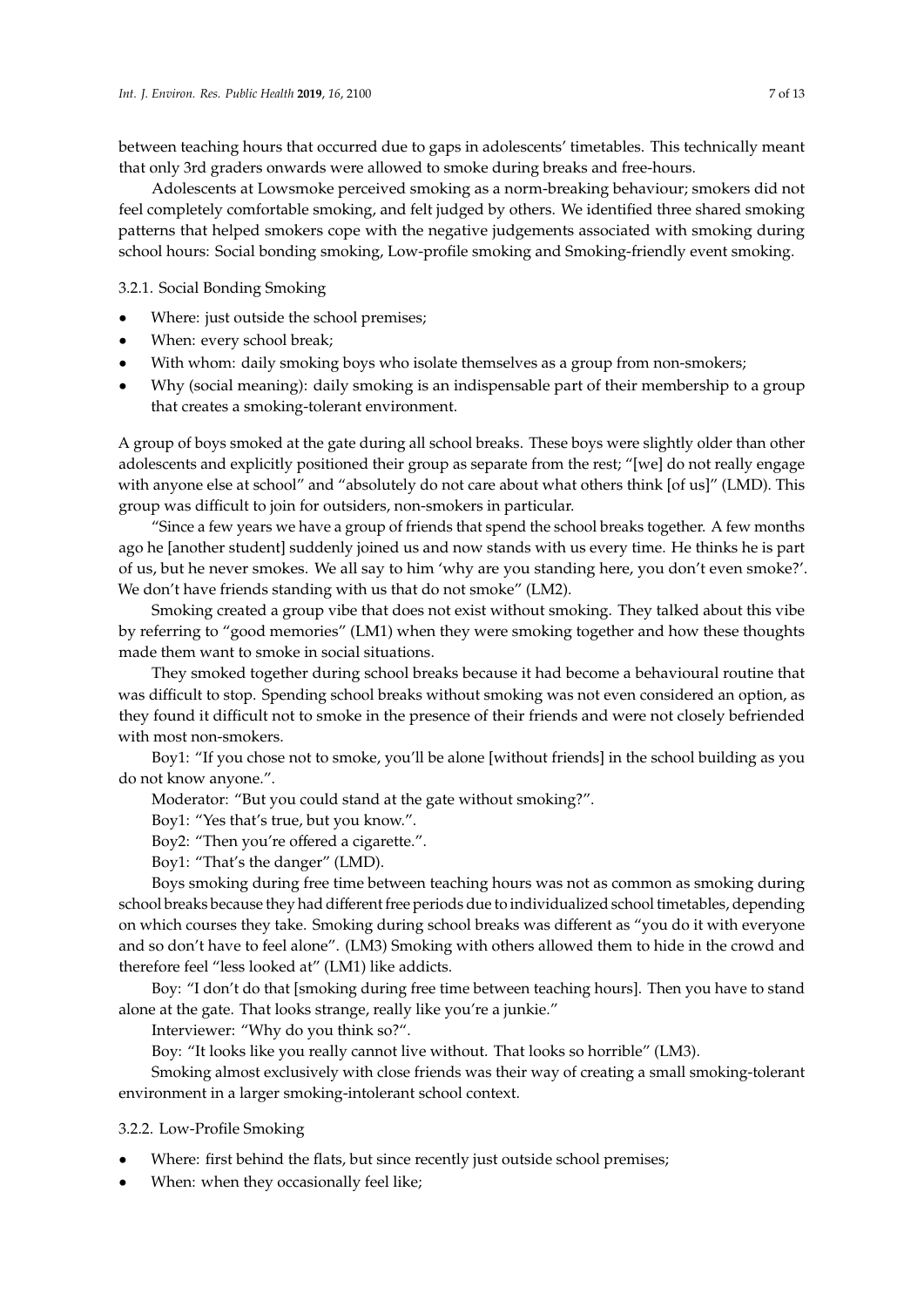- With whom: girls who stand outside with their (non-)smoking friends;
- Why (social meaning): smoking occasionally and only for pleasure prevents others from thinking that they are addicted or smoke to impress.

There were a few groups of girls mixed of smokers and non-smokers. Smoking was not a prerequisite for group membership; "if one of the girls smokes, the group stands outside [school premises]." (LF1) Most girls did not want to smoke every school break or free hour and only smoked when they would enjoy it. Smoking was, for instance, strongly connected to enjoying being outside, "particularly when the weather is nice." (LF3)

"Not all of us smoke every day. You only smoke when you feel like it." (LF2).

"I smoke only sometimes at school. I don't have these urges where I think 'now I need a cigarette'" (LF4).

These girls underpinned that they did not want to smoke every school break by explicitly distancing themselves from the boys that go out to smoke every school break.

Girl: "Sometimes I see the boys of our school who smoke on a regular basis. They have so much desire [for a cigarette] and when I see it, I think 'I don't want to be like that" (LFD).

Formerly, the girls used to walk to nearby flats as they "felt ashamed to smoke near the school gate" (LFD). These flats allowed them to smoke covertly so that fellow students and individuals passing the school would not notice them. School, however, recently prohibited them from smoking near these flats. The girls reasoned that school "purposefully decided that we are not allowed to smoke near the flats ( . . . ) they know we feel ashamed to smoke at the gate, so they think we will stop smoking" (LFD). They didn't stop smoking and instead started smoking occasionally at the gate. The girls explicitly stressed that they, in contrast to others, don't smoke at the gate to look cool and impress, but only smoke for authentic reasons, like for pleasure.

"You smoke for yourself, not so that everyone can see it, right?" (LF4).

3.2.3. Smoking-Friendly Event Smoking

- Where: socio-spatial environments where smoking is accepted;
- When: after school hours;
- With whom: anyone who is present;
- Why (social meaning): feel free to smoke without risking negative social consequences.

Some adolescent smokers refrained from smoking during school hours. They were afraid that fellow students will judge them harshly if they would find out that they smoke. They preferred to smoke during smoking-friendly events as they do not have to worry about the possibility that someone will negatively judge them for smoking.

"I have friends who say they don't smoke at school, but smoke during parties or when we sit on a terrace. They don't feel comfortable to smoke at school" (LF4).

This shared smoking pattern was predominantly attributed to girls because their smoking during school hours was easily judged as wanting to look cool and trying to impress.

"People will think badly about you [as a girl] and say that you smoke to look cool" (LF1).

These girls therefore wanted "as little people as possible" (LF2) to see that they smoke, so that "not everybody knows about it" (LF3). Boys similarly mentioned that primarily girls experience such concerns, likely because they themselves argued not to care so much about other adolescents' opinions.

"She has a lot of friends at school. She doesn't want to portray a picture of herself like 'look at me'. So she smokes, but definitely not at school." (LM3).

Adolescents who smoked during school hours also recognized these concerns, and therefore, preferred to smoke at social events where smoking is more accepted. Such environments allowed them to smoke without having to think of others' opinions.

"It is not that I constantly think 'shit, these people are looking at me'  $(\ldots)$  but I just prefer to smoke on parties or whatever, because then it is more accepted" (LM2).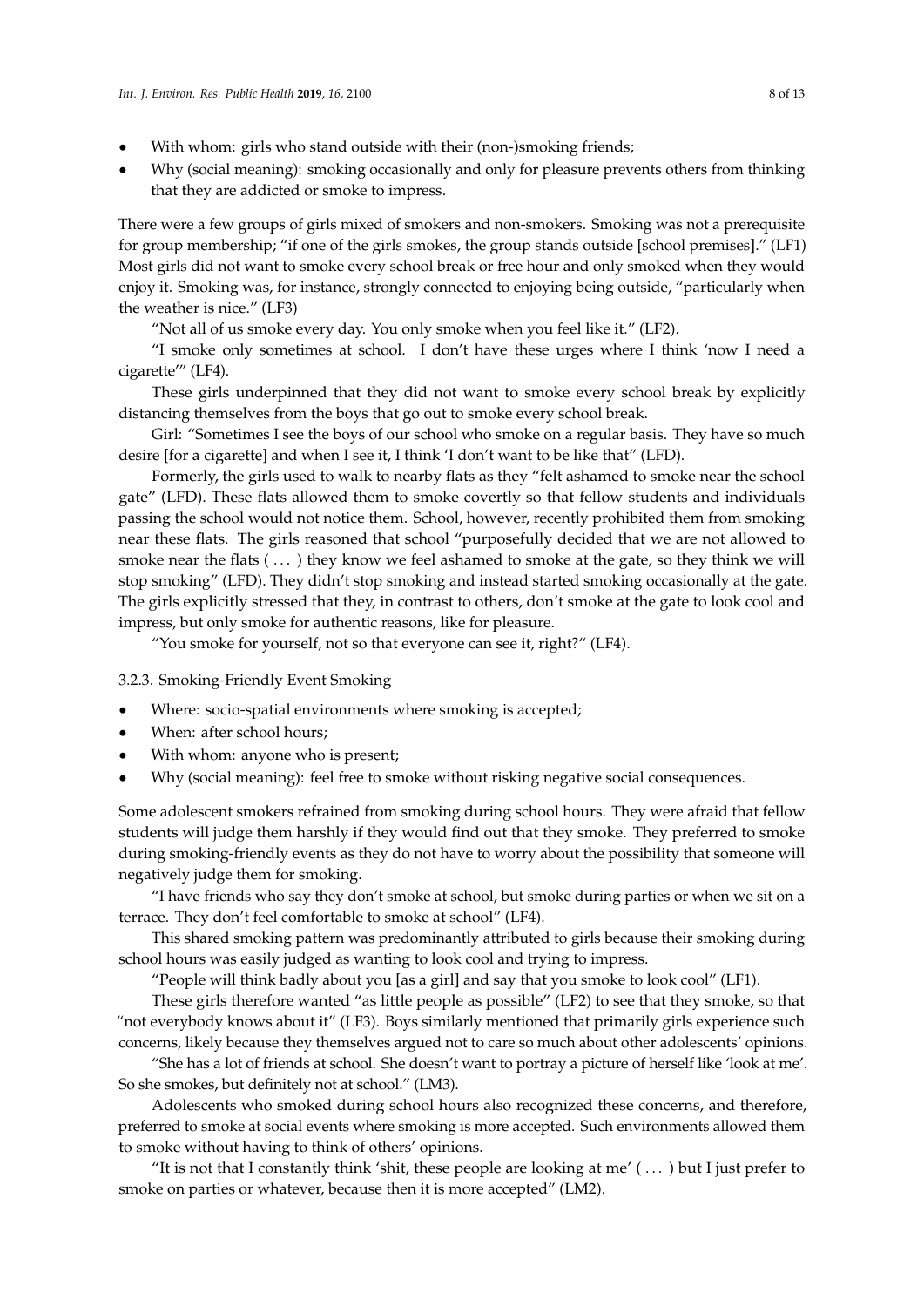#### **4. Discussion**

This study aimed to develop a better understanding about how adolescents' smoking during school hours persists in schools that have implemented SFSPs, by exploring whether adolescents in these schools show shared smoking patterns and, if so, what are the shared smoking pattern in these schools.

Five shared smoking patterns were identified. Two shared smoking patterns were identified at Highsmoke. 'Dependent smoking' (smoking in a large group at the official smoking area helps to deal with stress and nicotine addiction) and 'Rebellious smoking' (smoking in friendship groups outside the school premises expresses toughness). Three shared smoking patterns were identified at Lowsmoke. 'Social bonding smoker' (boys' daily smoking outside the premises in an exclusive smokers' group creates a smoking-tolerant environment), 'Low-profile smoking' (girls' occasional smoking outside the premises for personal pleasure prevents others from thinking they are addicted or smoke to impress) and 'Smoking-friendly event smoker' (smoking only after school hours at smoking-friendly events makes them feel free to smoke without risking negative social judgements).

#### *4.1. Limitations*

A first limitation is that we collected data only at one point in time, and therefore, could not unravel the causal influence of SFSPs on the shared smoking patterns. The shared smoking patterns may have existed before SFSPs were implemented, and differences in SFSPs and shared smoking patterns could be related to differences in educational level and the smoking prevalence between both schools.

A second limitation is that we did not take into account the socio-demographic characteristics of adolescents who participated in the FGD and interviews. Smokers from Lowsmoke may be intermittent smokers who come from social environments where smoking is frowned upon and smokers at Highsmoke may be heavy smokers who come from environments where smoking is part of daily life. Differences between schools may therefore be an indication of adolescents' general lifestyle rather than reflecting the school environment.

A third limitation is that we included only two schools. This small number was the result of a collaborative decision made among researchers participating in the SILNE-R project to organise the FGDs only in two or three schools per country. In the Netherlands, FGDs were organized in three schools, yet one school did not allow the collection of additional interview data. Therefore, the generalizability of the precise shared smoking patterns may be limited.

A fourth limitation is that we explored shared smoking patterns only with two FGDs and seven interviews per school. This data collection did not stop upon reaching theoretical data saturation, because we made a priori agreements with schools about the number of FGDs and interviews. We therefore cannot exclude that we missed out shared smoking patterns that are less overt or prevalent.

#### *4.2. Interpretation of Findings*

Adolescents at Lowsmoke, in contrast to those at Highsmoke, perceived strong anti-smoking norms for smoking during school hours. This manifested in fundamentally different shared smoking patterns. The three shared smoking patterns at Lowsmoke responded to the anti-smoking norms by helping smokers cope with the experience of negative judgements for smoking, whereas the two shared smoking patterns at Highsmoke underscored the benefits of smoking. We will therefore discuss the shared smoking patterns in perspective of smoking denormalization, in particular its role in decreasing smoking [\[21\]](#page-12-16) and increasing stigma as experienced by smokers [\[22\]](#page-12-17).

Social bonding smoking at Lowsmoke involved smoking daily as an indispensable part of membership to a group, to create a smoking-tolerant space within a smoking-intolerant environment. This indicates that adolescents may, in response to stigma, form friend groups that almost exclusively consist of and engage with daily smokers, contributing to smokers' self-induced social isolation from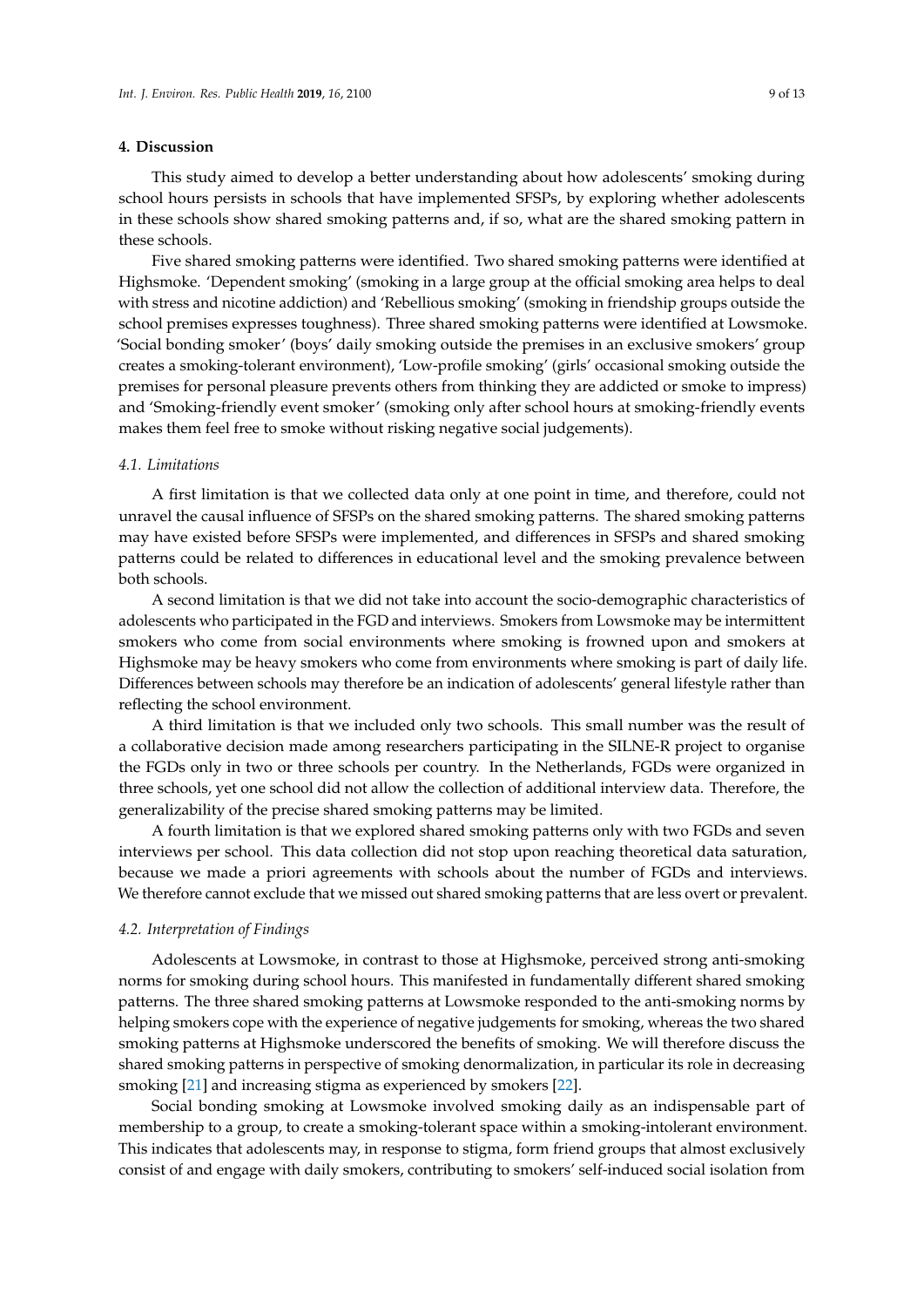the increasing majority of non-smokers [\[9\]](#page-12-4). This corresponds with evidence about the increasing concentration of smokers in smoker-networks [\[23\]](#page-12-18), and suggests that future tobacco control strategies should not merely target individuals or the population at large, but also the friend group.

Low-profile smoking at Lowsmoke involved smoking occasionally and only for authentic reasons, to prevent others from thinking that one is addicted or smokes to impress. These adolescents recognised the stigma related to smoking, but concurrently argued that good and bad ways of smoking exist. A good way of smoking is, in line with prior literature [\[24](#page-12-19)[,25\]](#page-12-20), to smoke for yourself and only when you feel like, and bad smoking is to impress or due to nicotine dependence. Those who implicitly categorized themselves as smoking in the good way collectively participated in the stigmatization of the bad smokers. Such downward comparison, also found among Scottish adults [\[10\]](#page-12-5), is a known strategy for individuals "to agree with negative stereotypes, but resist applying these stereotypes to themselves" [\[9\]](#page-12-4). This pattern also corresponds with evidence showing that tobacco control in Western countries has decreased daily smoking, but has failed to decrease occasional smoking [\[26\]](#page-12-21), signifying the need to address socially reinforced rationalisations that justify occasional smoking.

Smoking-friendly event smoking at Lowsmoke involved smoking only after school hours at smoking-friendly events to avoid risking negative social judgements. Adolescents talked about specific places where and times when smoking is more accepted, and deliberately went to these socio-spatial environments to smoke. Young adults were similarly shown to perceive smoking in bars and cafes in the weekend as settings where the normal expectations about abstaining from smoking do not apply [\[27\]](#page-12-22). Scholars also warned that smokers' increasing perception of stigmatisation may lead to their relocation to so-called smoking islands [\[28\]](#page-13-0). These smoking islands may, in turn, increase the persistency of individuals' smoking because these socio-spatial environments bring together those who resist the anti-smoking norm or feel helpless to quit [\[29\]](#page-13-1).

Dependent smoking and Rebellious smoking at Highsmoke involved smoking at the designated smoking area to deal with stress and the need for nicotine, or smoking outside the premises to express toughness. These social meanings parallel views that were dominant before smoking became a deviation from societal norms [\[30\]](#page-13-2), suggesting that anti-smoking campaigns, SFSPs and other tobacco policies may have hardly changed the smoking norms and behaviours of adolescents at some schools.

Despite stark differences in the precise shared smoking patterns, the social dynamics between social in-groups and social out-groups showed commonalities between the two schools. Social bonding smoking (Lowsmoke) and Rebellious smoking (Highsmoke) both violated the norms to such extent that other smokers explicitly distanced themselves from the respective pattern at their school. Also, adolescents following one of these norm breaking patterns in either of the schools described themselves as an 'exclusive group' which is difficult to join for the majority of adolescents. On the other hand, Low-profile smoking (Lowsmoke) and Dependent smoking (Highsmoke) were relatively undefined and open for anyone who wants to smoke in a socially acceptable way.

#### *4.3. Practical Implications*

The strengthening of anti-smoking norms among adolescents is a primary causal mechanism underlying the impact of SFSPs [\[7\]](#page-12-2). The results, however, showed that this strengthening of anti-smoking norms may not always happen or have the anticipated impact. First, it seemed that SFSPs are insufficient for strengthening adolescents' anti-smoking norms in every school. Second, in schools that become more anti-smoking, subsets of adolescents may develop shared smoking patterns that help them to persist smoking in smoking-intolerant school environments. Schools in both cases may benefit from complementary measures to realize further decreases in adolescent smoking behaviour. We will put forward three novel possibilities that need further study.

First, schools may prohibit smoking during school hours in or outside the premises. The only available study showed that complementing SFSPs with prohibitions from leaving the premises were associated with lower smoking rates compared to other SFSPs [\[31\]](#page-13-3). These prohibitions may prevent adolescents from isolating themselves in smoker-only groups (e.g., Social bonding smoking) or schools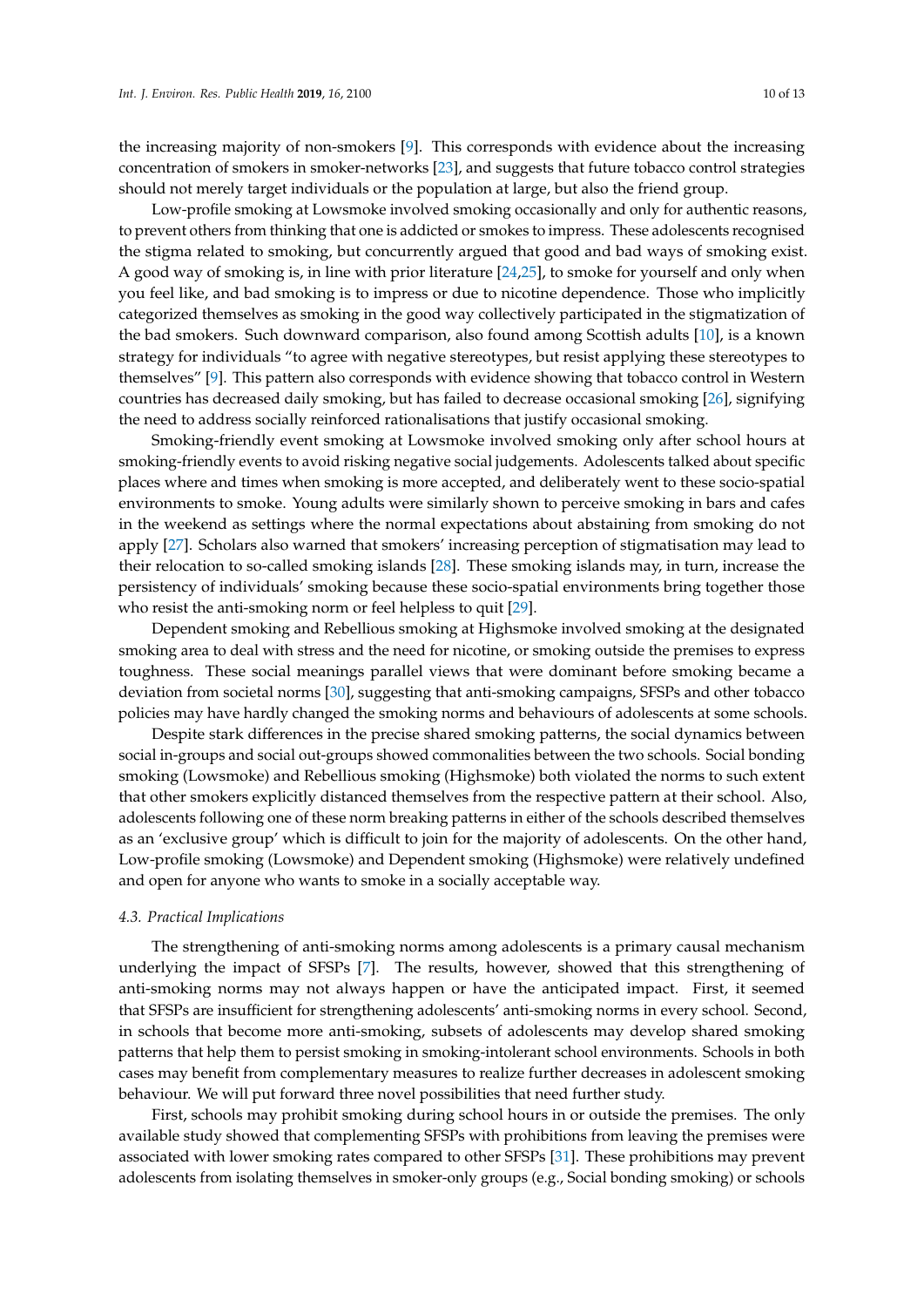from becoming smoking islands (e.g., Highsmoke). However, evidence on the impact of this measure is still scarce.

Second, schools may target pro-smoking social meanings that maintain specific forms of adolescent smoking behaviour. Key targets could be occasional smoking during (e.g., Low-profile smoking) and after (e.g., Smoking friendly event smoking) school hours, because occasional smokers have an ambivalent attitude towards smoking. To date, no evidence exists about interventions that aim to address occasional smoking as a social-level phenomenon. Such interventions may be inspired by social design methods [\[32\]](#page-13-4).

Third, schools may create a physical environment that decreases the chances that adolescents start or continue following shared smoking patterns. A recent study, for instance, suggested that changing the school surrounding, among which creating a pleasant non-smoking area, may reduce progression from occasional to daily smoking [\[33\]](#page-13-5).

#### *4.4. Future Research*

This exploratory study may inspire further research on adolescents' shared smoking patterns and how these contribute to persisting adolescent smoking. Future studies should use more rigorous research designs than ours. For example, Hargreaves et al. [\[34\]](#page-13-6) studied changes in social-level cigarette consumption patterns in response to tobacco control policies, by collecting data pre-post implementation, using complementary methods, and comparing various localities and settings with different characteristics.

# **5. Conclusions**

Schools that have implemented smoke-free school policies are still confronted with adolescents who smoke during school hours. This was shown to be socially embedded in diverse shared smoking patterns that support adolescents in persisting in smoking, despite an increasingly smoking intolerant environment. We therefore suggest new studies that aim to develop more understanding on how to effectively target adolescents' shared smoking patterns, in an attempt to help further decrease adolescent smoking during and after the school hours.

**Author Contributions:** Conceptualization: M.S., B.v.d.P. and A.E.K.; Methodology: all authors; Software: M.S. and L.K.; Validation: all authors; Formal analysis: M.S. and L.K.; Investigation: M.S. and L.K.; Resources: M.S. and A.E.K.; Data curation: M.S.; Writing—original draft preparation: M.S.; Writing—review and editing: all authors; Visualization: all authors; Supervision: B.v.d.P. and A.E.K.; Project administration: A.E.K.; Funding acquisition: A.E.K.

**Funding:** This study is part of the SILNE-R project, which is funded by the European Union's Horizon 2020 research and innovation programme, under grant agreement 635056.

**Acknowledgments:** The authors would like to thank the SILNE-R consortium for their collaboration.

**Conflicts of Interest:** The authors declare no conflict of interest.

#### **References**

- <span id="page-11-0"></span>1. Nuyts, P.A.; Kuipers, M.A.; Willemsen, M.C.; Kunst, A.E.J.A. Trends in age of smoking initiation in the netherlands: A shift towards older ages? *Addiction* **2018**, *113*, 524–532. [\[CrossRef\]](http://dx.doi.org/10.1111/add.14057) [\[PubMed\]](http://www.ncbi.nlm.nih.gov/pubmed/28987013)
- <span id="page-11-1"></span>2. Aveyard, P.; Markham, W.A.; Cheng, K. A methodological and substantive review of the evidence that schools cause pupils to smoke. *Soc. Sci. Med.* **2004**, *58*, 2253–2265. [\[CrossRef\]](http://dx.doi.org/10.1016/j.socscimed.2003.08.012) [\[PubMed\]](http://www.ncbi.nlm.nih.gov/pubmed/15047082)
- <span id="page-11-2"></span>3. Schreuders, M.; Lagerweij, N.A.; Van Den Putte, B.; Kunst, A.E. To what extent and why adolescents do or do not support future tobacco control measures: A multimethod study in the Netherlands. *Tob. Control* **2018**, *27*, 596–599. [\[CrossRef\]](http://dx.doi.org/10.1136/tobaccocontrol-2017-053770) [\[PubMed\]](http://www.ncbi.nlm.nih.gov/pubmed/28887425)
- <span id="page-11-3"></span>4. Koh, H.K.; Alpert, H.R.; Judge, C.M.; Caughey, R.W.; Elqura, L.J.; Connolly, G.N.; Warren, C.W. Understanding worldwide youth attitudes towards smoke-free policies: An analysis of the global youth tobacco survey. *Tob. Control* **2011**, *20*, 219–225. [\[CrossRef\]](http://dx.doi.org/10.1136/tc.2010.038885) [\[PubMed\]](http://www.ncbi.nlm.nih.gov/pubmed/21270072)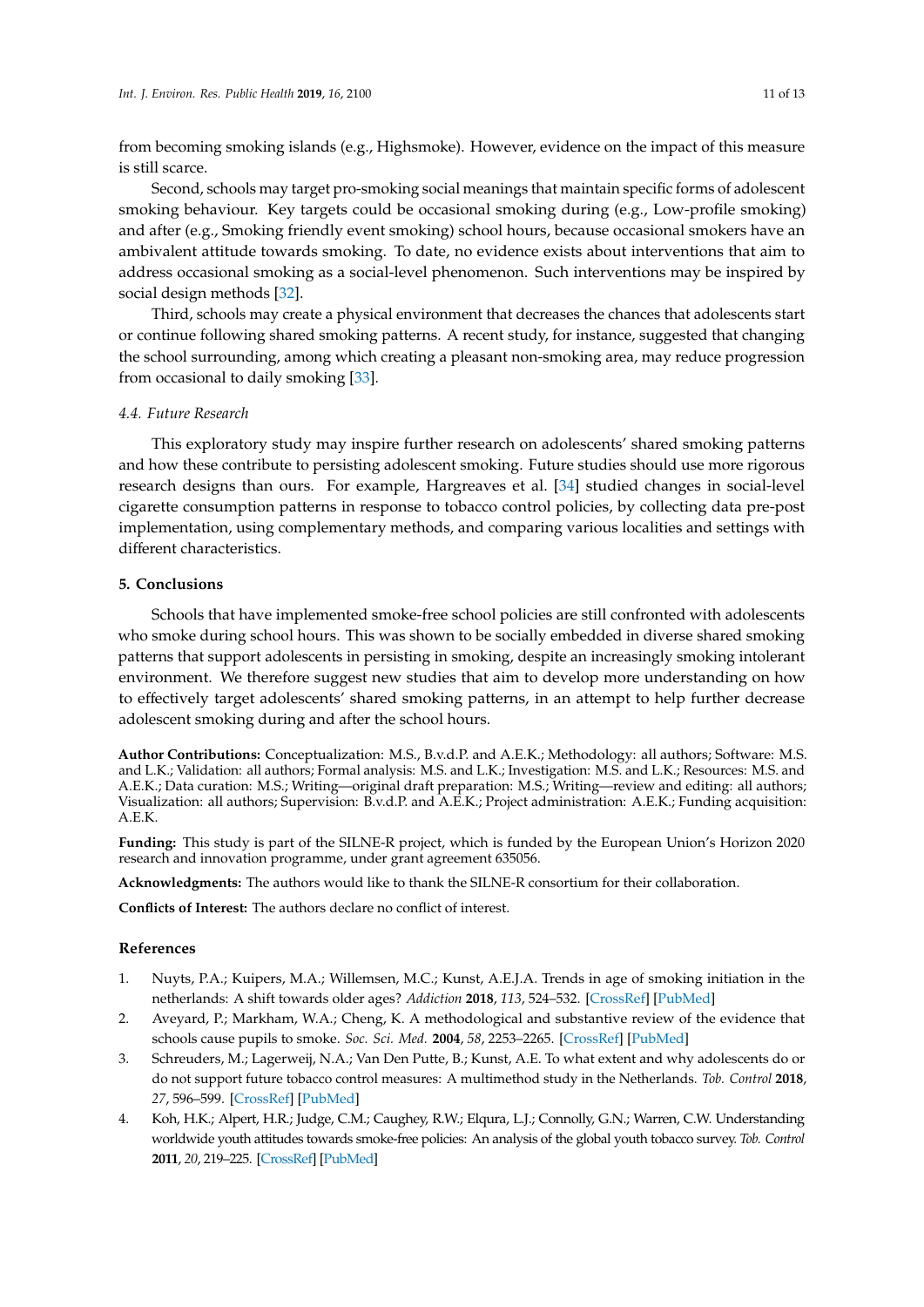- <span id="page-12-0"></span>5. Galanti, M.R.; Coppo, A.; Jonsson, E.; Bremberg, S.; Faggiano, F. Anti-tobacco policy in schools: Upcoming preventive strategy or prevention myth? A review of 31 studies. *Tob. Control* **2014**, *23*, 295–301. [\[CrossRef\]](http://dx.doi.org/10.1136/tobaccocontrol-2012-050846) [\[PubMed\]](http://www.ncbi.nlm.nih.gov/pubmed/23716172)
- <span id="page-12-1"></span>6. Keshavarz, N.; Nutbeam, D.; Rowling, L.; Khavarpour, F. Schools as social complex adaptive systems: A new way to understand the challenges of introducing the health promoting schools concept. *Soc. Sci. Med.* **2010**, *70*, 1467–1474. [\[CrossRef\]](http://dx.doi.org/10.1016/j.socscimed.2010.01.034)
- <span id="page-12-2"></span>7. Schreuders, M.; Nuyts, P.A.; Van Den Putte, B.; Kunst, A.E. Understanding the impact of school tobacco policies on adolescent smoking behaviour: A realist review. *Soc. Sci. Med.* **2017**, *183*, 19–27. [\[CrossRef\]](http://dx.doi.org/10.1016/j.socscimed.2017.04.031) [\[PubMed\]](http://www.ncbi.nlm.nih.gov/pubmed/28458071)
- <span id="page-12-3"></span>8. Woodgate, R.L.; Busolo, D.S. A qualitative study on canadian youth's perspectives of peers who smoke: An opportunity for health promotion. *BMC Public Health* **2015**, *15*, 1301. [\[CrossRef\]](http://dx.doi.org/10.1186/s12889-015-2683-4)
- <span id="page-12-4"></span>9. Evans-Polce, R.J.; Castaldelli-Maia, J.M.; Schomerus, G.; Evans-Lacko, S.E. The downside of tobacco control? Smoking and self-stigma: A systematic review. *Soc. Sci. Med.* **2015**, *145*, 26–34. [\[CrossRef\]](http://dx.doi.org/10.1016/j.socscimed.2015.09.026)
- <span id="page-12-5"></span>10. Ritchie, D.; Amos, A.; Martin, C. Public places after smoke-free—A qualitative exploration of the changes in smoking behaviour. *Health Place* **2010**, *16*, 461–469. [\[CrossRef\]](http://dx.doi.org/10.1016/j.healthplace.2009.12.003)
- <span id="page-12-6"></span>11. Blue, S.; Shove, E.; Carmona, C.; Kelly, M.P. Theories of practice and public health: Understanding (un) healthy practices. *Crit. Public Health* **2016**, *26*, 36–50. [\[CrossRef\]](http://dx.doi.org/10.1080/09581596.2014.980396)
- <span id="page-12-7"></span>12. Maller, C.J. Understanding health through social practices: Performance and materiality in everyday life. *Sociol. Health Illn.* **2015**, *37*, 52–66. [\[CrossRef\]](http://dx.doi.org/10.1111/1467-9566.12178) [\[PubMed\]](http://www.ncbi.nlm.nih.gov/pubmed/25601064)
- <span id="page-12-8"></span>13. Croghan, E.; Aveyard, P.; Griffin, C.; Cheng, K. The importance of social sources of cigarettes to school students. *Tob. Control* **2003**, *12*, 67–73. [\[CrossRef\]](http://dx.doi.org/10.1136/tc.12.1.67) [\[PubMed\]](http://www.ncbi.nlm.nih.gov/pubmed/12612365)
- <span id="page-12-9"></span>14. Turner, K.; Gordon, J. Butt in, butt out: Pupils' views on the extent to which staff could and should enforce smoking restrictions. *Health Educ. Res.* **2004**, *19*, 40–50. [\[CrossRef\]](http://dx.doi.org/10.1093/her/cyg005) [\[PubMed\]](http://www.ncbi.nlm.nih.gov/pubmed/15020544)
- <span id="page-12-10"></span>15. Frohlich, K.L.; Corin, E.; Potvin, L. A theoretical proposal for the relationship between context and disease. *Sociol. Health Illn.* **2001**, *23*, 776–797. [\[CrossRef\]](http://dx.doi.org/10.1111/1467-9566.00275)
- <span id="page-12-11"></span>16. Poland, B.; Frohlich, K.; Haines, R.J.; Mykhalovskiy, E.; Rock, M.; Sparks, R. The social context of smoking: The next frontier in tobacco control? *Tob. Control* **2006**, *15*, 59–63. [\[CrossRef\]](http://dx.doi.org/10.1136/tc.2004.009886) [\[PubMed\]](http://www.ncbi.nlm.nih.gov/pubmed/16436407)
- <span id="page-12-12"></span>17. Kuipers, M.A.; Nagelhout, G.E.; Willemsen, M.C.; Kunst, A.E. Widening educational inequalities in adolescent smoking following national tobacco control policies in the netherlands in 2003: A time—series analysis. *Addiction* **2014**, *109*, 1750–1759. [\[CrossRef\]](http://dx.doi.org/10.1111/add.12637)
- <span id="page-12-13"></span>18. Lorant, V.; Soto, V.E.; Alves, J.; Federico, B.; Kinnunen, J.; Kuipers, M.; Moor, I.; Perelman, J.; Richter, M.; Rimpelä, A. Smoking in school-aged adolescents: Design of a social network survey in six european countries. *BMC Res. Notes* **2015**, *8*, 91. [\[CrossRef\]](http://dx.doi.org/10.1186/s13104-015-1041-z)
- <span id="page-12-14"></span>19. Amos, A.; Bostock, Y. Young people, smoking and gender—A qualitative exploration. *Health Educ. Res.* **2006**, *22*, 770–781. [\[CrossRef\]](http://dx.doi.org/10.1093/her/cyl075)
- <span id="page-12-15"></span>20. Gale, N.K.; Heath, G.; Cameron, E.; Rashid, S.; Redwood, S. Using the framework method for the analysis of qualitative data in multi-disciplinary health research. *BMC Med. Res. Methodol.* **2013**, *13*, 117. [\[CrossRef\]](http://dx.doi.org/10.1186/1471-2288-13-117)
- <span id="page-12-16"></span>21. Alamar, B.; Glantz, S.A. Effect of increased social unacceptability of cigarette smoking on reduction in cigarette consumption. *Am. J. Public Health* **2006**, *96*, 1359–1363. [\[CrossRef\]](http://dx.doi.org/10.2105/AJPH.2005.069617) [\[PubMed\]](http://www.ncbi.nlm.nih.gov/pubmed/16809588)
- <span id="page-12-17"></span>22. Frohlich, K.L.; Mykhalovskiy, E.; Poland, B.D.; Haines-Saah, R.; Johnson, J. Creating the socially marginalised youth smoker: The role of tobacco control. *Sociol. Health Illn.* **2012**, *34*, 978–993. [\[CrossRef\]](http://dx.doi.org/10.1111/j.1467-9566.2011.01449.x) [\[PubMed\]](http://www.ncbi.nlm.nih.gov/pubmed/22384931)
- <span id="page-12-18"></span>23. Christakis, N.A.; Fowler, J.H. The collective dynamics of smoking in a large social network. *N. Engl. J. Med.* **2008**, *358*, 2249–2258. [\[CrossRef\]](http://dx.doi.org/10.1056/NEJMsa0706154) [\[PubMed\]](http://www.ncbi.nlm.nih.gov/pubmed/18499567)
- <span id="page-12-19"></span>24. Scheffels, J.; Lund, K.E. Occasional smoking in adolescence: Constructing an identity of control. *J. Youth Stud.* **2005**, *8*, 445–460. [\[CrossRef\]](http://dx.doi.org/10.1080/13676260500431768)
- <span id="page-12-20"></span>25. Schreuders, M.; Krooneman, N.T.; Van Den Putte, B.; Kunst, A.E. Boy smokers' rationalisations for engaging in potentially fatal behaviour: In-depth interviews in the Netherlands. *Int. J. Environ. Res. Public Health* **2018**, *15*, 767. [\[CrossRef\]](http://dx.doi.org/10.3390/ijerph15040767) [\[PubMed\]](http://www.ncbi.nlm.nih.gov/pubmed/29659521)
- <span id="page-12-21"></span>26. Schane, R.E.; Glantz, S.A.; Ling, P.M. Nondaily and social smoking: An increasingly prevalent pattern. *Arch. Intern. Med.* **2009**, *169*, 1742–1744. [\[CrossRef\]](http://dx.doi.org/10.1001/archinternmed.2009.315) [\[PubMed\]](http://www.ncbi.nlm.nih.gov/pubmed/19858429)
- <span id="page-12-22"></span>27. Rooke, C.; Amos, A.; Highet, G.; Hargreaves, K. Smoking spaces and practices in pubs, bars and clubs: Young adults and the english smokefree legislation. *Health Place* **2013**, *19*, 108–115. [\[CrossRef\]](http://dx.doi.org/10.1016/j.healthplace.2012.10.009)